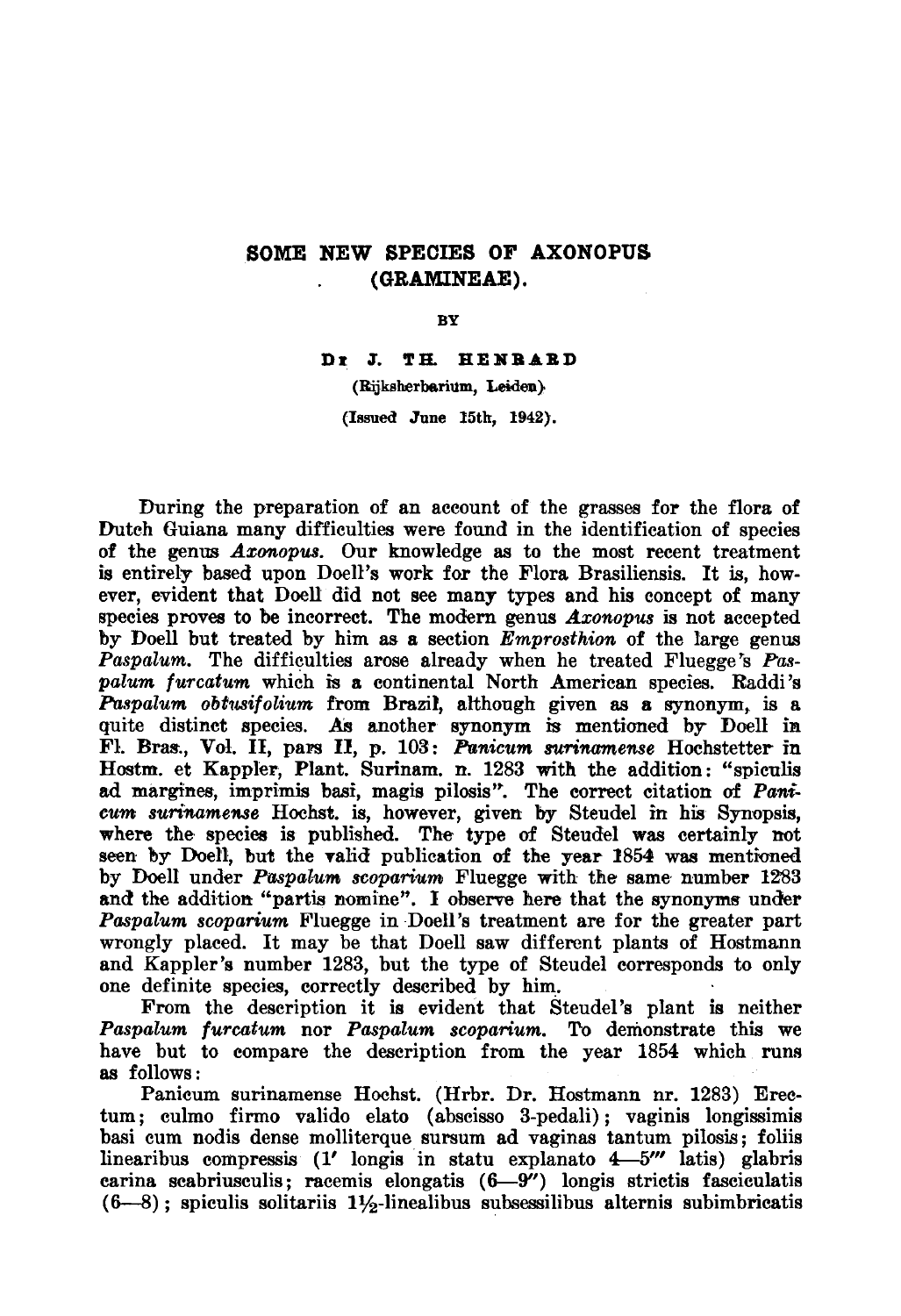lanceolatis glabris; gluma inferiore vix ulla (nisi apex explanatus pedicelli brevissimi), superiore 3-nervia flosculum aequante. Surinam.

This description is clear and corresponds to <sup>a</sup> distinct species which is <sup>a</sup> member of the modern genus Axonopus.

The actual type  $(Hostmann No, 1283)$  was not seen by me but I was so fortunate as to find a good duplicate of this important plant at the Herbarium of Utrecht with Hostmann's number 1283, attached to the specimen. This specimen perfectly agrees with Steudel's description cited above. I could compare this specimen also with an authentic specimen of Paspalum leptostachyus H. B. K. in the Herbarium of Willdenow at Berlin in Willdenow's cover No. 1587. This is <sup>a</sup> distinct species, Axonopus leptostachyus (Fluegge) Hitchc. and different from Steudel's Panicum surinamense; the latter is a species of  $Axi$ onopus and being valid, is transferred by me to that genus as Axonopus surinamensis (Hochst.) Henr., nov. comb., based upon Steudel's Panicum (Digitaria) surinamense.

It is noteworthy that the taxonomical characters in the genus Axonopus, applied to separate the various species are different from those generally used in the allied genus Digitaria. In Digitaria there are great differences in the characters of the spikelcts, whereas the vegetative parts present but few characters to separate the species. In Axonopus, however, the general form of the spikelets is often nearly the same in allied species, whereas there are great differences in the vegetative parts. This is the reason why the genus Axonopus is readily recognizable, even at once, when there are spikeiets at our disposal. Axonopus surinamensis is most allied to Axonopus leptostachyus (Fluegge) Hitchc. Both species have but few very long racemes, placed solitary along <sup>a</sup> common axis. In Axonopus leptostachyus the spikelets are smaller  $(about 21/2 mm)$  and the fruits are darker, more obovate and less hairy at their summit. In  $A$ *xonopus surinamensis* the spikelets are larger  $(3\frac{1}{2}$  mm), the fruit is more ovate, pale yellowish and more densily hairy at the summit. On account of the differences mentioned above, the two species are accepted as distinct, although they are closely allied. The specimen of Axonopus leptostachyus in Willdenow's Herbarium is probably not the actual type of Fluegge, it is at present <sup>a</sup> most valuable specimen, being received from Humboldt, the more so since Humboldt's plant, described by Fluegge, could not be located.

Willdenow's plant agrees with the description of Fluegge in the year 1810 and also with Humboldt's own description in the Nova Genera from the year 1815. Axonopus leptostachyus was mentioned by Hitchcock in his work on the grasses of British Guiana as found along the Mazaruni and the Essequibo River near Bartica. I saw both numbers <sup>17114</sup> and <sup>17264</sup> collected by him. The first one is <sup>a</sup> more depauperate plant with shorter, only about <sup>12</sup> cm long racemes, the other number is more robust and bears 25 cm long racemes. Steudel's duplicate type has at least 20 cm long racemes and Hitchcock No. 17264 therefore agrees better with this plant. Both numbers have, moreover, the same large  $3\frac{1}{2}$  mm long spikelets. Hitchcock's identification is wrong and his specimens, so far as I saw them, belong to Axonopus surinamensis (Hochst.) Henr. All specimens identified by me as Axonopus surinamensis have densely adpressed sericeous nodes.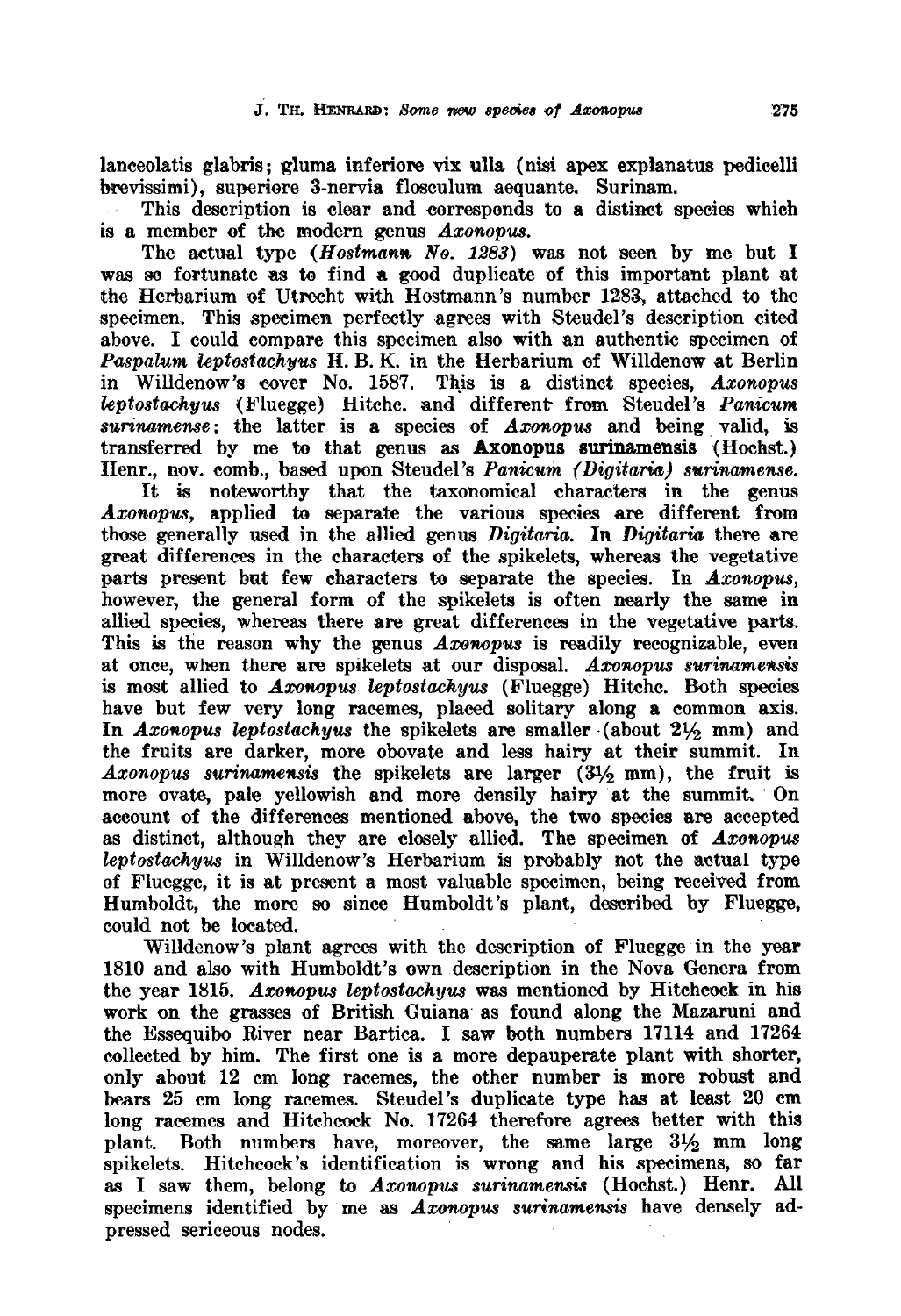Another species of this group is Axonopus longispica (Doell) Henr., nov. comb., based upon Paspalum longispica Doell as described in the Flora Brasiliensis. This species has also but few racemes but differs by the glabrous nodes. We can distinguish a number of other species by their great number of racemes of the inflorescence. In these cases the racemes are not placed solitary along the axis but each raceme, at least the lower ones in each panicle, is divided nearly from the base into many other ones of nearly equal length, giving the panicle a more dense aspect.

A new interesting species of this group is

Axonopus gentilis Henr., nov. spec. — Perennis, caespitosa; culmi erecti, elati, robusti, teretes, cum paniculis usque ad 1.5 m vel plus alti, glabri, striati, multinodes, nodis minute adpresse puberulis, inferioribus vaginis obtectis, superioribus nudis; vaginae arctae internodiis longiores, haud carinatae, striatae, scaberulae, superne, praesertim ad margines hirsutulae; laminae planae, ad <sup>1</sup> cm vel paulo plus latae, firmae, valde elongatae, sensim acuminatae, scabrae, nervo medio crasso praeditae, subtus inter nervis albo-lanuginosae, basi marginibus longiter hirsutae, macula triangularis praeditae, 50 cm vel plus longae, ligula brevis sed longe niveobarbata; inflorescentia elongata, angusta, 30 cm vel plus longa, basi cuneata, racemis pluribus elongatis usque ad 15 cm longis formata, axis communis striatus, scaberulus, racemi filiformes, triangulares, dense spiculati, in axillis haud barbatis, leviter puberuli tantum, marginibus serrulatis, quasi singuli, sed a basi divisi; spiculae minute pedicellatae, quasi sessiles, glaberrimae, pusillae, ellipticae, 1.7 mm longae; gluma II, lemma sterilis et fertilis aequilongae, gluma II et lemma sterilis ambae 5-nerves, hyalinae, lemma fructifera coriacea, albidula, punctulato-scaberula.

Expeditio ad fines Surinamensi-Brasilienses designandos. Iter I. Upper Sipaliwini, Camp IV, savannah, 2°N. lat., 56°W. long., leg. H. E. Kombouts, <sup>23</sup> Oct. 1935. No. 203 Typus (Herb. Leiden, dupl. Herb. Utr.).

This species is distinguished by its very robust form and by the very small spikelets, the equal outer scales not protruding above the fruit. Another robust species from the same locality is

Axonopus pubivaginatus Henr., nov. spec. — Perennis, caespitosa, culmi elati, robusti, valde compressi, paucinodes, internodiis elongatis, nodis constrictis dense sericeo-barbatis, vaginae compressae, carinatae, equitantes, inferne glabrescentes, superne et ad margines pubescento-hirsutae, pilis basi tuberculatis; laminae carinato-complicatae, superne planae, basi collo dense hirsuto a vagina separatae, explanatae ad <sup>1</sup> cm vel plus latae, valde elongatae sensim acuminatae, scabrae, pilis paucis adspersae, ligula brevissima, barbata; inflorescentia exserta, 20 cm vel paulo plus longae, flabellata, cuneata, axis communis albreviatus, ca <sup>5</sup> cm longus, angulatus, striatus, scaberulus, racemi in axillis puberuli tantum, quasi singuli, sed ad basi in ramulis pluribus aequilongis divisi, racemi triangulares, marginibus scaberulo-serratis; spiculae elliptico-oblongae, superne distincte acuminatae, brevissime pedicellatae, 3 mm longae, puberulae, gluma sterilis et lemma sterilis aequilongae, circa 5-nervis, nervis prominentibus, interstitia adpresse pubescentes, lemma fertilis lanceolata, brevior, superne pilis albis praedita, coriacea, leviter striolato-punctata, albidula.

Expeditio ad fines Surinamensi-Brasilienses designandos. Iter I.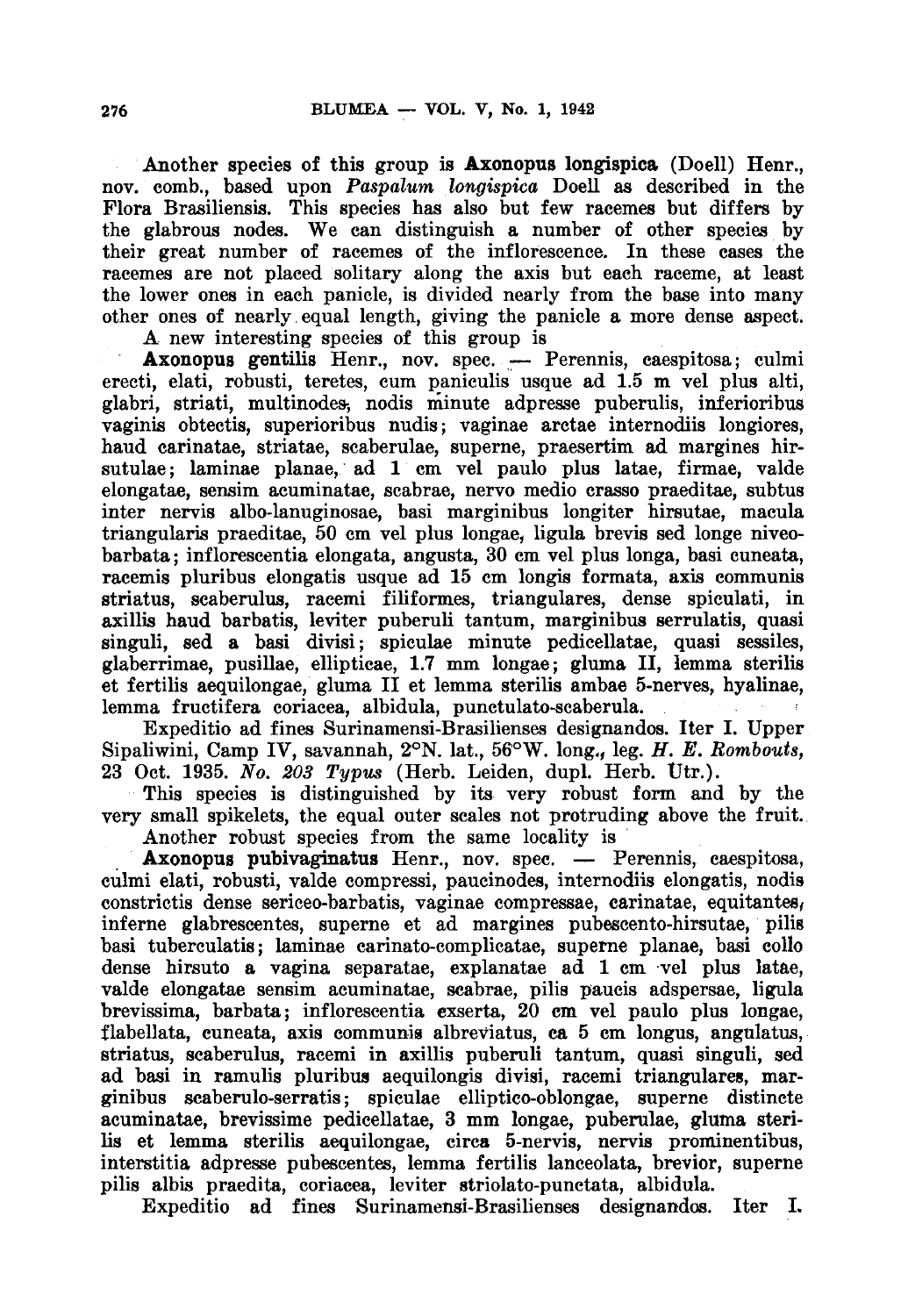

Axonopus columbiensis, nov. spec. - Axonopus surinamensis From type specimen  $- \times 10$ .



 $A$ xonopus surinamensis (Hochst.) Henr. -From Hostmann No.  $1283 - \times 10$ .



Hitchc. — From type specimen —  $\times$  10. Axonopus leptostachyus



(Fluegge) *Axonopus pubivaginatus*, nov. spec. --From type specimen  $-\times 10$ .



Axonopus gentilis, nov. spec. -From type specimen  $- \times 10$ .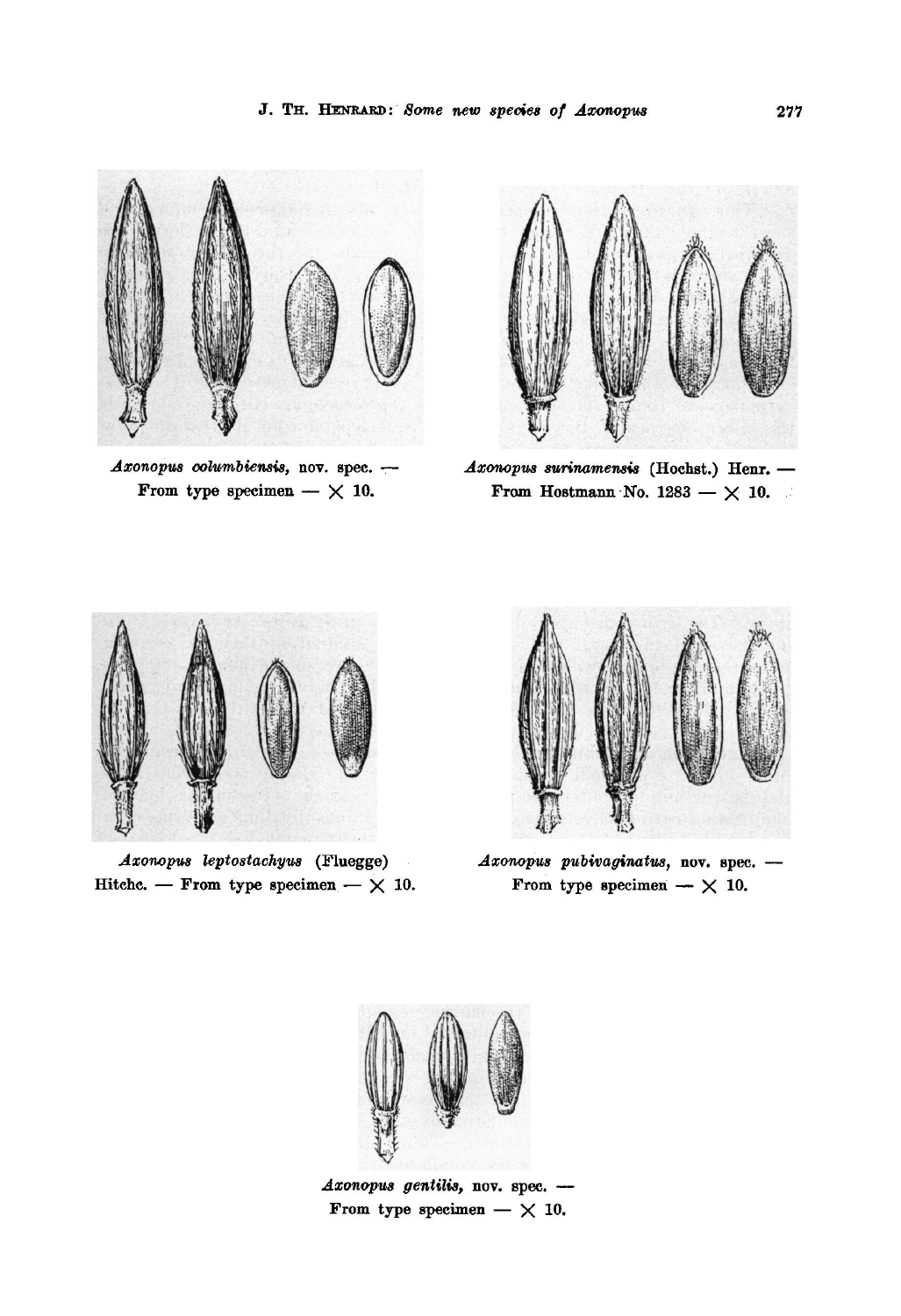Upper Sipaliwini, Camp B, leg. H. E. Rombouts, 20 Jan. 1936. No.  $395 H$ , Typus (Herb. Leiden, dupl. Herb. Utr.).

This species differs especially in the much compressed culms and sheaths, the culms are robust but rather few-noded and the inflorescence differs from that of  $\boldsymbol{A}$ , gentilis in the short axis, the racemes overtopping the main axis and giving the panicle <sup>a</sup> flabellate aspect. The racemes, especially the lower ones, are once more divided to the base into a number of equally long racemes, simulating secondary panicles. The spikelets are acuminate, the outer scales protruding above the fruits and the latter have <sup>a</sup> distinct short tuft of white hairs at the summit. In many characters of the spikelets there is <sup>a</sup> great resemblance with Axonopus surinamensis Henr. and with Axonopus leptostachyus Hitche.; especially the latter has nearly the same form of spikelets, but in A. leptostachyus the spikelets are more hairy at the base and the fruit is more obovate and broadest above. Both A. surinamensis and A. leptostachyus have, however, very long solitary racemes.

Another species with solitary racemes was formerly identified for me by Prof. Hitchcock as belonging to Axonopus leptostachyus Hitchc. Even a superficial glance at the spikelets, however, proved that there are important differences with that species, when I compared it with the specimen in Willdenow's Herbarium at Berlin, the specimen mentioned by me above. The fruits are indeed more obovate quite as in Axonopus leptostachyus, but the small tuft of hairs at the summit of them is wanting, moreover the outer scales in the new plant are much longer than the fruits and exceed them at least by one third. There are, moreover, many other differences with Fluegge's species, so that I am convinced that we have here <sup>a</sup> new species, which I will describe as

Axonopus columbiensis Henr., nov. spec. — Perennis, caespitosa; culmi erecti, 4—5 nodi, valde compressi, striati, glabri, nodis contractis, glabris vel minute puberulis pilis adpressis; vaginae plus minus hiantes, compressae, carinatae, striatae, glabrae, marginibus hyalinis superne ciliatis; laminae planae, ad 1.5 cm latae, sensim acuminatae sed haud acutae, hinc inde pilis sparsis praeditae, nervo mediano crassiusculo, nervis secundariis 10—12 percursae, ad 20 cm vel paulo plus longae, haud rigidae, viridulae, collo obliquo hirsuto <sup>a</sup> vagina separatae, ligula longe pilosa, pedunculus inflorescentiae gracilis, panicula terminalis <sup>e</sup> racemis circa 5 composita, axis communis abbreviatus, circa <sup>3</sup> cm longus, racemi laxi, elegantes, ad 14 cm longi, racemi secundarii laterales <sup>e</sup> nodis fere omnibus erumpentes vel inter vaginas occulti, <sup>e</sup> ramis paucis, vulgo 2 compositi, axis partialis racemorum equaliter spiculatus, applanatus, distincte marginatus, spiculis solitariis breviter pedicellatis, pedicelli triquetri, puberuli; spiculae 3.5 mm longae, regulariter lanceolato-oblongae vel elliptico-oblongae, haud acuminatae, stramineo-viridulae, gluma sterilis et lemma sterilis aequilongae vel tantum minutissime inaequilongae, nervis 5 percursae, nervo mediano indistincto, inter nervos seriatim pubescentes, lemma fertilis anguste obovato-lanceolata, apice haud barbulata, <sup>2</sup> mm tantum longa, albidula, seriatim ruguloso-striolata.

Columbia: Santa Marta, leg. H. H. Smith  $(1898-1901)$  No. 183, Typus speciei in Herb. Lugd. Bat. sub. No. 921.5—208.